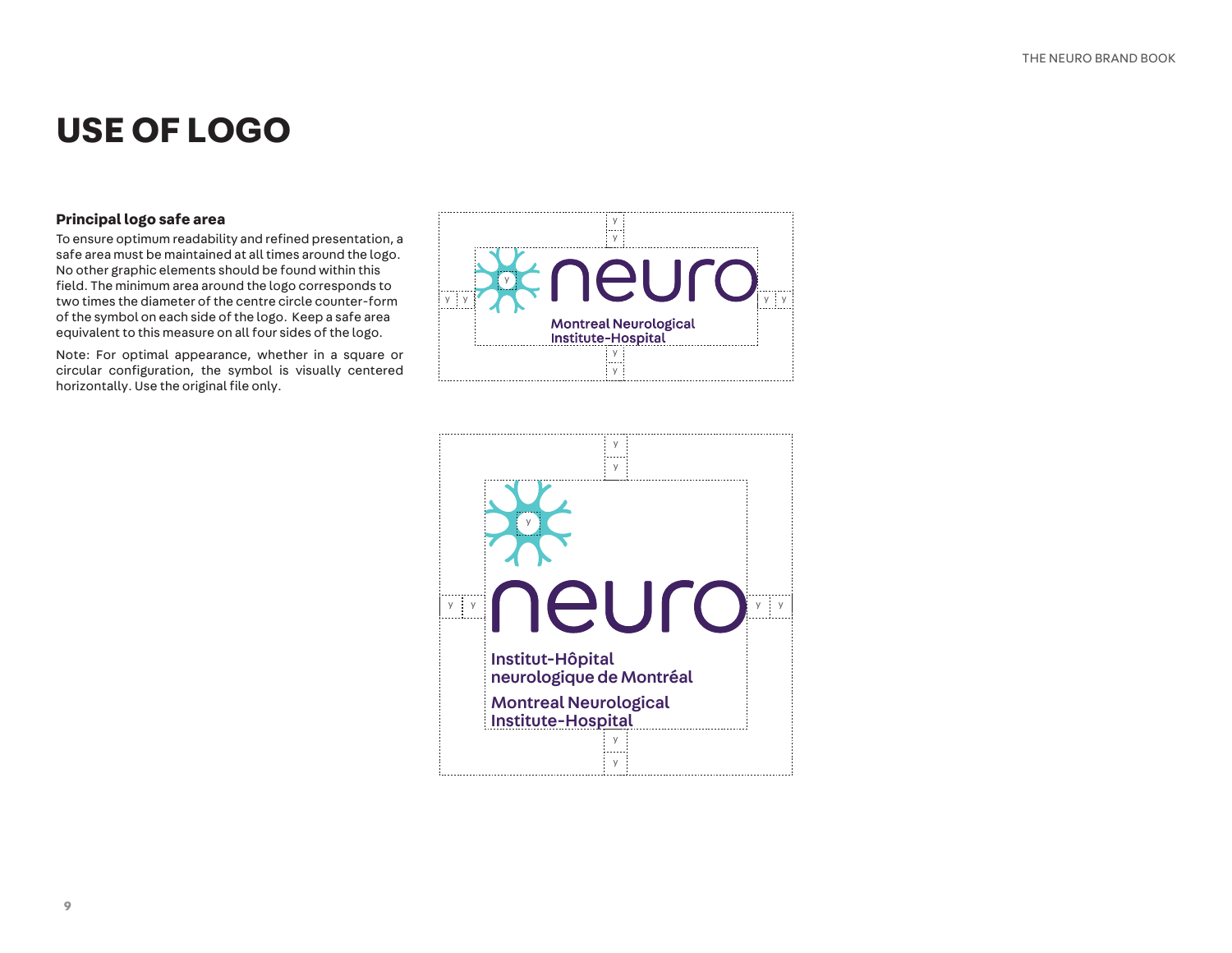## **Symbol safe area**

To ensure readability of the symbol and refined presentation, a safe area must be maintained at all times around the symbol. No other graphic elements should be within this field. The minimum area around the symbol corresponds to the diameter of the centre circle counter-form of the symbol. Keep an area equivalent to this on each side.

Note: Whether in a square or circular configuration, the symbol is visually centered horizontally. Use the original the state of the state of the state of the state of the state of the state of the state of the state of the state of the state of the state of the state of the sta

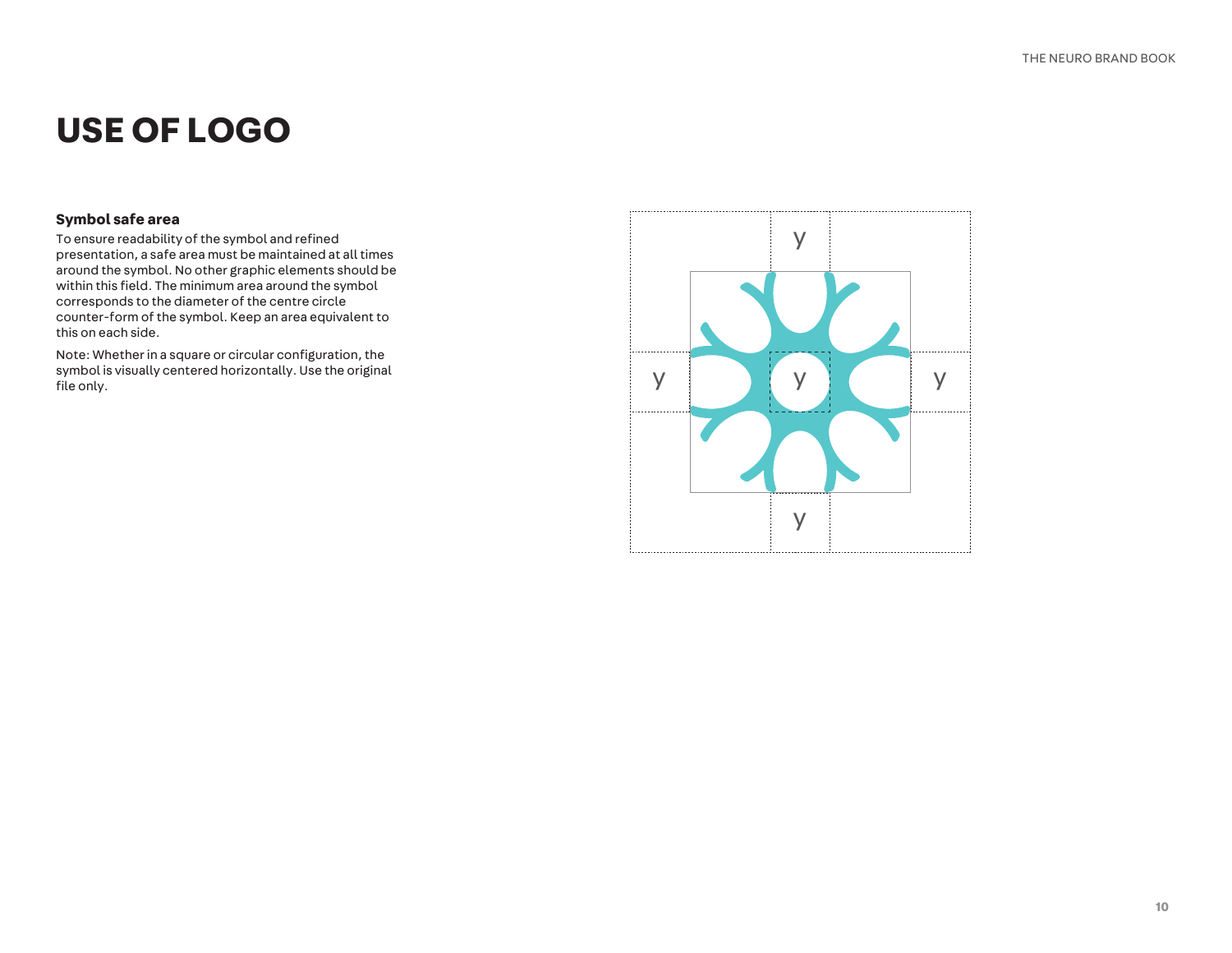#### **Minimum dimensions**

The logo lockup must maintain a minimum size. The width of the logo must be at least 1.25 inches for horizontal versions, and 1 inch for vertical versions.



1.25 in

Horizontal version | French





1 in

Institut-Hôpital neurologique de Montréal

Institut-Hôpital neurologique de Montréal Montreal Neurological Institute-Hospital

Vertical version | English



1 in

Vertical version | French